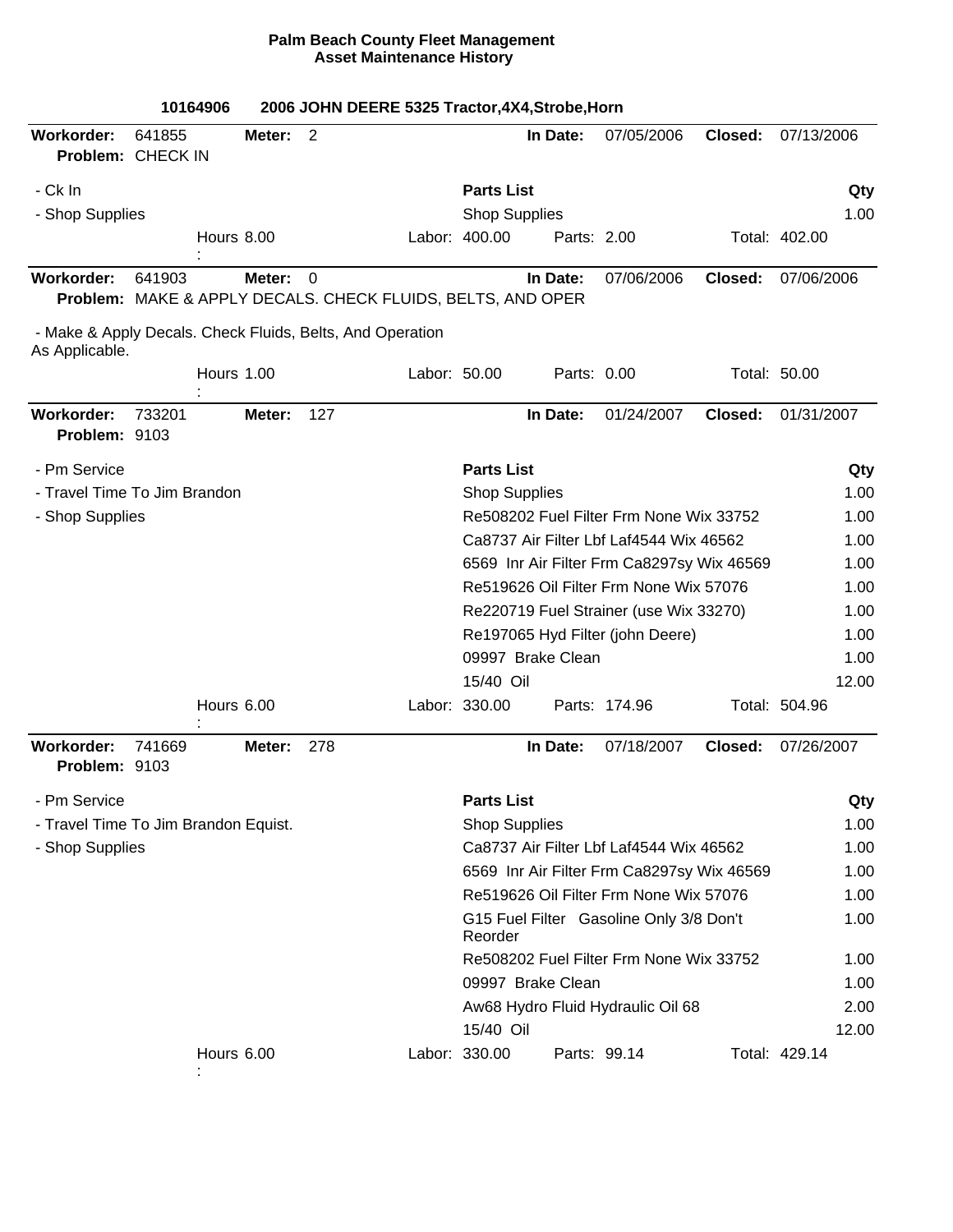|  | <b>Palm Beach County Fleet Management</b> |
|--|-------------------------------------------|
|  | <b>Asset Maintenance History</b>          |

| Workorder:<br>Problem: 9103         | 832815 | Meter:                                                                                                                                                                           | 396      |             |                      | In Date:    | 01/16/2008                                 | Closed:            | 01/17/2008    |
|-------------------------------------|--------|----------------------------------------------------------------------------------------------------------------------------------------------------------------------------------|----------|-------------|----------------------|-------------|--------------------------------------------|--------------------|---------------|
| - Pm Service                        |        |                                                                                                                                                                                  |          |             | <b>Parts List</b>    |             |                                            |                    | Qty           |
|                                     |        | - Field Service Run-jim Brandon Equist.                                                                                                                                          |          |             | <b>Shop Supplies</b> |             |                                            |                    | 1.00          |
| - Shop Supplies                     |        |                                                                                                                                                                                  |          |             | Air Filter           |             |                                            |                    | 1.00          |
|                                     |        |                                                                                                                                                                                  |          |             | Air Filter           |             |                                            |                    | 1.00          |
|                                     |        |                                                                                                                                                                                  |          |             | <b>Hyd Filter</b>    |             |                                            |                    | 1.00          |
|                                     |        |                                                                                                                                                                                  |          |             |                      |             | Re519626 Oil Filter Frm None Wix 57076     |                    | 1.00          |
|                                     |        |                                                                                                                                                                                  |          |             | Reorder              |             | G15 Fuel Filter Gasoline Only 3/8 Don't    |                    | 1.00          |
|                                     |        |                                                                                                                                                                                  |          |             |                      |             | Re508202 Fuel Filter Frm None Wix 33752    |                    | 1.00          |
|                                     |        |                                                                                                                                                                                  |          |             |                      |             | 10020 Injector Cleaner Don't Reorder       |                    | 1.00          |
|                                     |        |                                                                                                                                                                                  |          |             | 15/40 Oil            |             |                                            |                    | 10.00         |
|                                     |        | Hours 6.00                                                                                                                                                                       |          |             | Labor: 360.00        |             | Parts: 155.86                              |                    | Total: 515.86 |
| Workorder:<br>Problem: COOLENT LEAK | 832995 | Meter:                                                                                                                                                                           | 398      |             |                      | In Date:    | 01/18/2008                                 | Closed:            | 01/28/2008    |
| - Check For Coolant Leaking Npf.    |        |                                                                                                                                                                                  |          |             | <b>Parts List</b>    |             |                                            |                    | Qty           |
| - To Brandon Park                   |        |                                                                                                                                                                                  |          |             | <b>Shop Supplies</b> |             |                                            |                    | 1.00          |
| - Shop Supplies                     |        |                                                                                                                                                                                  |          |             |                      |             |                                            |                    |               |
|                                     |        | Hours 2.00                                                                                                                                                                       |          |             | Labor: 120.00        | Parts: 2.00 |                                            |                    | Total: 122.00 |
| Workorder:                          | 834258 | Meter:                                                                                                                                                                           | 0        |             |                      | In Date:    | 02/04/2008                                 | Closed:            | 02/15/2008    |
| Center                              |        | Problem: SISTERS TOWING & TRANSPORTATON TOW FROM 13295 SOUT<br>- Sisters Towing & Transportaton Tow From 13295 Southern<br>Blvd, Loxahatchee-everglades Farm - Tow To Equestrian |          |             |                      |             |                                            |                    |               |
|                                     |        | Hours 0.00                                                                                                                                                                       |          | Labor: 0.00 |                      | Parts: 0.00 |                                            | <b>Total: 0.00</b> |               |
| Workorder:                          | 841740 | Meter:                                                                                                                                                                           | 505      |             |                      | In Date:    | 07/22/2008                                 | Closed:            | 07/29/2008    |
| Problem: P.M.                       |        |                                                                                                                                                                                  |          |             |                      |             |                                            |                    |               |
| - Pm Service                        |        |                                                                                                                                                                                  |          |             | <b>Parts List</b>    |             |                                            |                    | Qty           |
|                                     |        | - Field Service Run J.brandon Equist.                                                                                                                                            |          |             | <b>Shop Supplies</b> |             |                                            |                    | 1.00          |
| - Shop Supplies                     |        |                                                                                                                                                                                  |          |             |                      |             | Ca8737 Air Filter Lbf Laf4544 Wix 46562    |                    | 1.00          |
|                                     |        |                                                                                                                                                                                  |          |             |                      |             | 6569 Inr Air Filter Frm Ca8297sy Wix 46569 |                    | 1.00          |
|                                     |        |                                                                                                                                                                                  |          |             |                      |             | Re519626 Oil Filter Frm None Wix 57076     |                    | 1.00          |
|                                     |        |                                                                                                                                                                                  |          |             |                      |             | Re508202 Fuel Filter Frm None Wix 33752    |                    | 1.00          |
|                                     |        |                                                                                                                                                                                  |          |             |                      |             | Re220719 Fuel Strainer (use Wix 33270)     |                    | 1.00          |
|                                     |        |                                                                                                                                                                                  |          |             | <b>Hyd Filter</b>    |             |                                            |                    | 1.00          |
|                                     |        |                                                                                                                                                                                  |          |             | 15/40 Oil            |             |                                            |                    | 10.00         |
|                                     |        | Hours 7.00                                                                                                                                                                       |          |             | Labor: 420.00        |             | Parts: 163.74                              |                    | Total: 583.74 |
| Workorder:                          | 843075 | Meter:<br>Problem: TIRESOLES OF BROWARD INC                                                                                                                                      | $\Omega$ |             |                      | In Date:    | 08/20/2008                                 | Closed:            | 08/20/2008    |
| - Tiresoles Of Broward Inc          |        |                                                                                                                                                                                  |          |             |                      |             |                                            |                    |               |
|                                     |        | Hours 0.00                                                                                                                                                                       |          | Labor: 0.00 |                      | Parts: 0.00 |                                            | Total: 0.00        |               |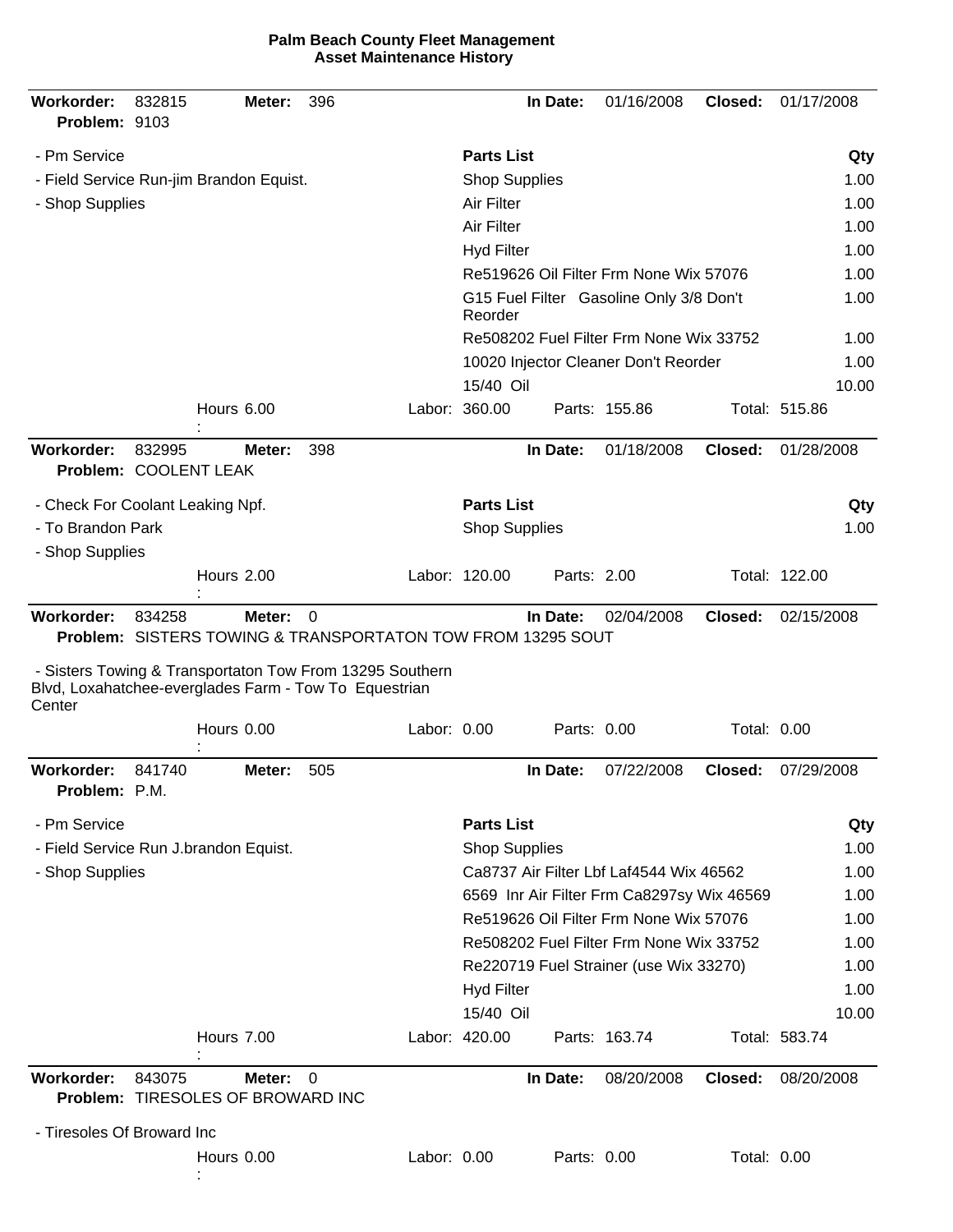| Workorder:                   | 843076<br>Problem: TIRESOLES OF BROWARD INC       | Meter:<br>0   |             |                      | In Date:                   | 08/04/2008                                       | Closed:     | 08/20/2008      |       |
|------------------------------|---------------------------------------------------|---------------|-------------|----------------------|----------------------------|--------------------------------------------------|-------------|-----------------|-------|
| - Tiresoles Of Broward Inc   |                                                   |               |             |                      |                            |                                                  |             |                 |       |
|                              | Hours 0.00                                        |               | Labor: 0.00 |                      | Parts: 0.00                |                                                  | Total: 0.00 |                 |       |
| <b>Workorder:</b>            | 932459<br>Problem: MIRRORS AND STROBE             | 531<br>Meter: |             |                      | In Date:                   | 01/08/2009                                       | Closed:     | 01/23/2009      |       |
| - Install Mirrors.           |                                                   |               |             | <b>Parts List</b>    |                            |                                                  |             |                 | Qty   |
|                              | - To J Brandon Park 4xs To Brandon Equist.        |               |             | <b>Shop Supplies</b> |                            |                                                  |             |                 | 1.00  |
|                              | - Replace Strobe, ck Wiring For Short Remv Burnt  |               |             | 2x2x1/4x20           |                            |                                                  |             |                 | 1.00  |
|                              | Wires, rewire Install Fuse Holder.                |               |             |                      | 1/4x2x4x20 Alum Angle 6063 |                                                  |             |                 | 1.00  |
| - Pm Service                 |                                                   |               |             |                      |                            | Ca8737 Air Filter Lbf Laf4544 Wix 46562          |             |                 | 1.00  |
| - Shop Supplies              |                                                   |               |             |                      |                            | 6569 Inr Air Filter Frm Ca8297sy Wix 46569       |             |                 | 1.00  |
|                              |                                                   |               |             |                      |                            | Re519626 Oil Filter Frm None Wix 57076           |             |                 | 1.00  |
|                              |                                                   |               |             |                      |                            | Re508202 Fuel Filter Frm None Wix 33752          |             |                 | 1.00  |
|                              |                                                   |               |             |                      |                            | Re220719 Fuel Strainer (use Wix 33270)           |             |                 | 1.00  |
|                              |                                                   |               |             | 15/40 Oil            |                            |                                                  |             |                 | 10.00 |
|                              |                                                   |               |             |                      |                            | 97803 Spot Mirror 8.5" Velvac 708501             |             |                 | 2.00  |
|                              |                                                   |               |             |                      |                            | 97808 W/coast Mirror (retrac 610266)             |             |                 | 1.00  |
|                              |                                                   |               |             |                      |                            | 250adh12a Strobe Strobe Light 12/24vt            |             |                 | 1.00  |
|                              | <b>Hours 18.00</b>                                |               |             |                      |                            | 80865 Fuseholder Imperial 80865<br>Parts: 373.82 |             |                 | 2.00  |
|                              |                                                   |               |             | Labor: 1,080.0<br>0  |                            |                                                  |             | Total: 1,453.82 |       |
| Workorder:                   | 936592<br>Problem: CABLES STICKING                | 563<br>Meter: |             |                      | In Date:                   | 04/16/2009                                       | Closed:     | 05/08/2009      |       |
|                              | - Adjust Cable To Hyd Vlve, Reseal And Free Spool |               |             | <b>Parts List</b>    |                            |                                                  |             |                 | Qty   |
| Assy.replaceand Fill Hyd.    |                                                   |               |             | <b>Shop Supplies</b> |                            |                                                  |             |                 | 1.00  |
| - To Brandon Park 2xs        |                                                   |               |             | Seal Kit             |                            |                                                  |             |                 | 1.00  |
| - Shop Supplies              | Hours 6.50                                        |               |             | Labor: 390.00        | Parts: 82.93               |                                                  |             | Total: 472.93   |       |
| Workorder:                   | 938300<br>Problem: INSTALL 3 POINT HITCH          | Meter:<br>575 |             |                      | In Date:                   | 05/27/2009                                       | Closed:     | 06/30/2009      |       |
| - Install Hd Cyl Top 3 Point |                                                   |               |             | <b>Parts List</b>    |                            |                                                  |             |                 | Qty   |
|                              | - To Brandon Park 05/27/09                        |               |             | <b>Shop Supplies</b> |                            |                                                  |             |                 | 1.00  |
| - Shop Supplies              |                                                   |               |             | Pin                  |                            |                                                  |             |                 | 2.00  |
|                              |                                                   |               |             | Pin                  |                            |                                                  |             |                 | 2.00  |
|                              |                                                   |               |             | Pin                  |                            |                                                  |             |                 | 3.00  |
|                              |                                                   |               |             | Pin                  |                            |                                                  |             |                 | 1.00  |
|                              | Hours 2.00                                        |               |             | Labor: 120.00        | Parts: 90.88               |                                                  |             | Total: 210.88   |       |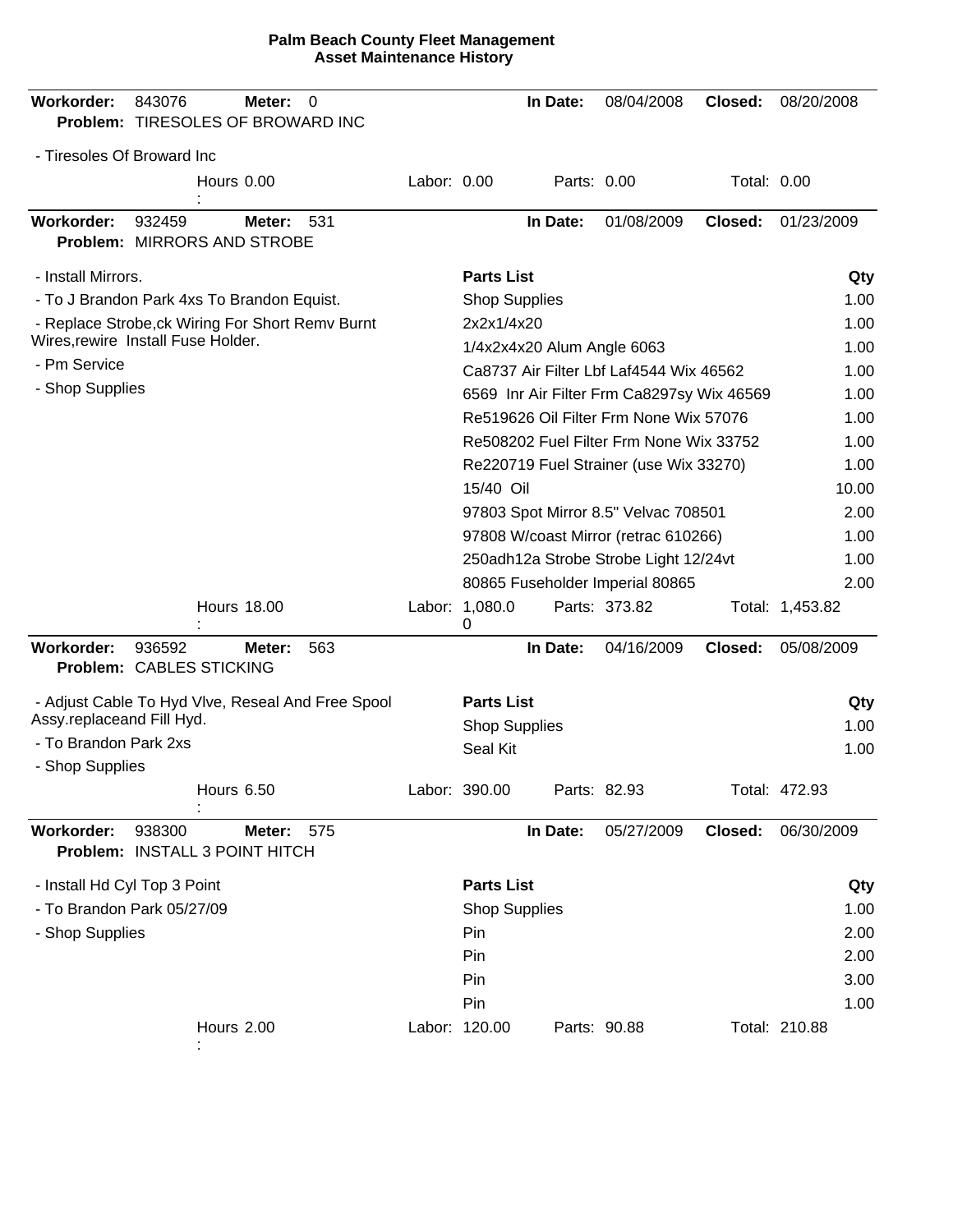| Workorder:<br>Problem: pins                          | 941031  |                    | Meter: | 594 |             |                      | In Date:          | 07/21/2009                                 | Closed:     | 07/31/2009      |
|------------------------------------------------------|---------|--------------------|--------|-----|-------------|----------------------|-------------------|--------------------------------------------|-------------|-----------------|
| - install pins in 3 piont hitch                      |         |                    |        |     |             | <b>Parts List</b>    |                   |                                            |             | Qty             |
| - shop to jim brandon park                           |         |                    |        |     |             | <b>Shop Supplies</b> |                   | 1.00                                       |             |                 |
| - pm service                                         |         |                    |        |     |             | Air Filter           | 1.00              |                                            |             |                 |
| - Shop Supplies                                      |         |                    |        |     |             | Air Filter           |                   |                                            |             | 1.00            |
|                                                      |         |                    |        |     |             |                      |                   | Re508202 Fuel Filter Frm None Wix 33752    |             | 1.00            |
|                                                      |         |                    |        |     |             |                      |                   | Re220719 Fuel Strainer (use Wix 33270)     |             | 1.00            |
|                                                      |         |                    |        |     |             |                      |                   | Re519626 Oil Filter Frm None Wix 57076     |             | 1.00            |
|                                                      |         |                    |        |     |             | 15/40 Oil            |                   |                                            |             | 10.00           |
|                                                      |         |                    |        |     |             |                      |                   | Green Antifreeze Stock #060030002          |             | 1.00            |
|                                                      |         |                    |        |     |             | <b>Tractor Pin</b>   |                   |                                            |             | 3.00            |
|                                                      |         | Hours 8.00         |        |     |             | Labor: 480.00        |                   | Parts: 150.22                              |             | Total: 630.22   |
| <b>Workorder:</b><br>Problem: replace one inch balls | 942787  |                    | Meter: | 633 |             |                      | In Date:          | 09/01/2009                                 | Closed:     | 09/28/2009      |
| - Void workorder                                     |         |                    |        |     |             |                      |                   |                                            |             |                 |
|                                                      |         | Hours 0.00         |        |     | Labor: 0.00 |                      | Parts: 0.00       |                                            | Total: 0.00 |                 |
| <b>Workorder:</b><br>Problem: fuel leak              | 1001012 |                    | Meter: | 683 |             |                      | In Date:          | 01/28/2010                                 | Closed:     | 02/23/2010      |
| - replace fuel filter, lines, primer & bleed         |         |                    |        |     |             | <b>Parts List</b>    |                   |                                            |             | Qty             |
| - fm to brandon park                                 |         |                    |        |     |             | <b>Shop Supplies</b> |                   |                                            |             | 1.00            |
| - pm service                                         |         |                    |        |     |             |                      |                   | Ca8737 Air Filter Lbf Laf4544 Wix 46562    |             | 1.00            |
| - Service call, mount two tires- boulevard           |         |                    |        |     |             |                      |                   | 6569 Inr Air Filter Frm Ca8297sy Wix 46569 |             | 1.00            |
| - Shop Supplies                                      |         |                    |        |     |             |                      |                   | Re519626 Oil Filter Frm None Wix 57076     |             | 1.00            |
|                                                      |         |                    |        |     |             |                      |                   | Re197065 Hyd Filter (john Deere)           |             | 1.00            |
|                                                      |         |                    |        |     |             |                      |                   | Re220719 Fuel Strainer (use Wix 33270)     |             | 1.00            |
|                                                      |         |                    |        |     |             |                      | 09997 Brake Clean |                                            |             | 1.00            |
|                                                      |         |                    |        |     |             | 15/40 Oil            |                   |                                            |             | 10.00           |
|                                                      |         |                    |        |     |             |                      |                   | Ty6354 Hydr Fluid Tractors (john Deere)    |             | 1.00            |
|                                                      |         |                    |        |     |             | 8.2-24 Turf R3       |                   | Re50467 Primer Pump J/deere                |             | 1.00<br>2.00    |
|                                                      |         |                    |        |     |             | <b>Scrap Fee</b>     |                   |                                            |             | 2.00            |
|                                                      |         | <b>Hours 10.50</b> |        |     |             | Labor: 630.00        |                   | Parts: 1,105.77                            |             | Total: 1,735.77 |
| Workorder:<br>Problem: 3 point                       | 1003975 |                    | Meter: | 709 |             |                      | In Date:          | 04/16/2010                                 | Closed:     | 04/19/2010      |
| - Rebuild 3-point hitch                              |         |                    |        |     |             | <b>Parts List</b>    |                   |                                            |             | Qty             |
| - Brandon park                                       |         |                    |        |     |             | <b>Shop Supplies</b> |                   |                                            |             | 1.00            |
| - Shop Supplies                                      |         |                    |        |     |             |                      |                   | Wd40 Spray Lube Stock# 405540002           |             | 1.00            |
|                                                      |         | <b>Hours 4.50</b>  |        |     |             | Labor: 270.00        | Parts: 7.36       |                                            |             | Total: 277.36   |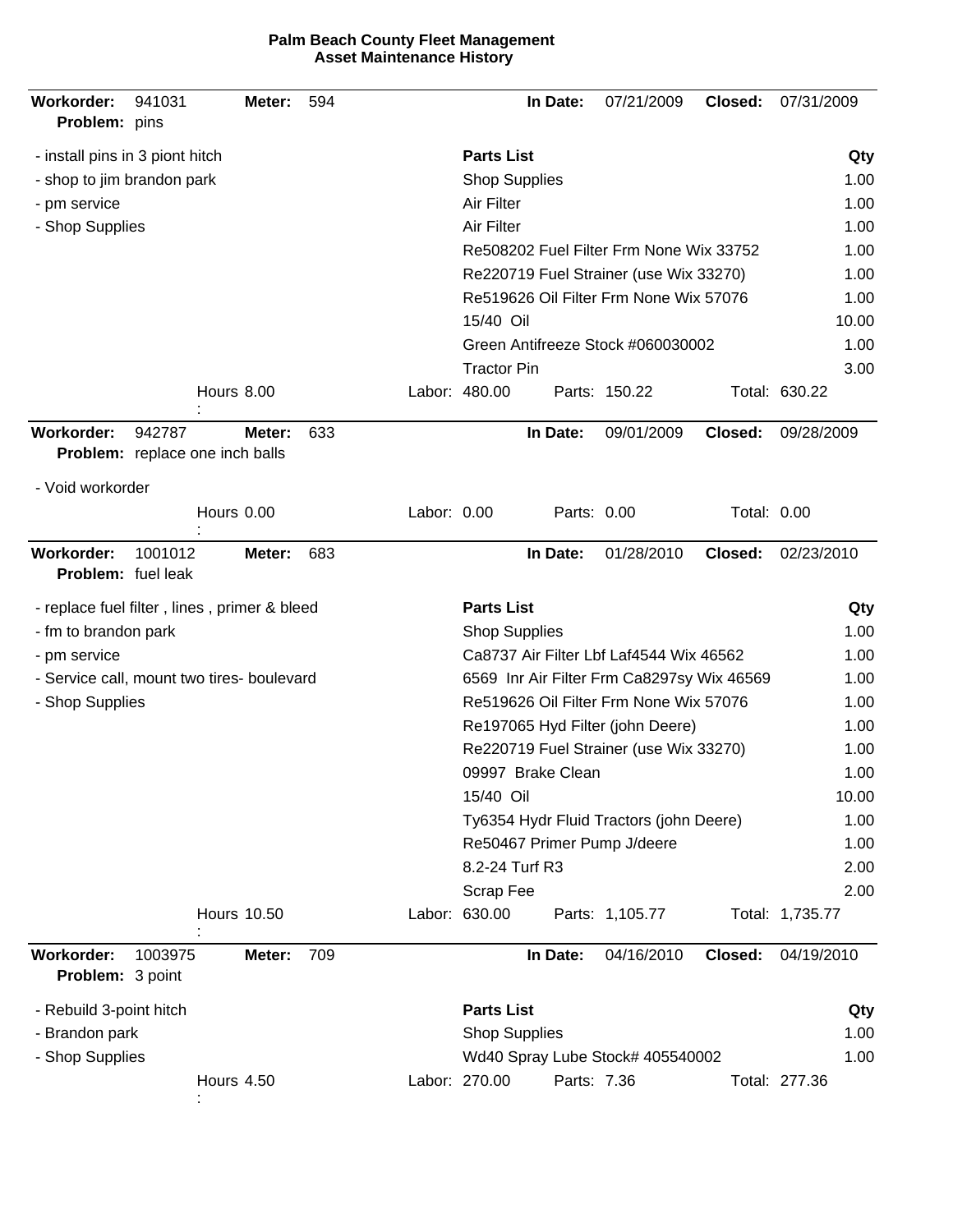| <b>Workorder:</b><br>Problem: 9103 | 1008086                                 | Meter:     | 744 |              |                                         | In Date:    | 07/29/2010                             | Closed:     | 07/30/2010    |
|------------------------------------|-----------------------------------------|------------|-----|--------------|-----------------------------------------|-------------|----------------------------------------|-------------|---------------|
| - pm service                       |                                         |            |     |              | <b>Parts List</b>                       |             |                                        |             | Qty           |
| - fm to brandon park               |                                         |            |     |              | <b>Shop Supplies</b>                    |             |                                        |             | 1.00          |
| - Shop Supplies                    |                                         |            |     |              | Re508202 Fuel Filter Frm None Wix 33752 | 1.00        |                                        |             |               |
|                                    |                                         |            |     |              |                                         |             | Re519626 Oil Filter Frm None Wix 57076 |             | 1.00          |
|                                    |                                         |            |     |              | Air Filter                              |             |                                        |             | 1.00          |
|                                    |                                         |            |     |              | Air Filter                              |             |                                        |             | 1.00          |
|                                    |                                         |            |     |              |                                         |             | Re220719 Fuel Strainer (use Wix 33270) |             | 1.00          |
|                                    |                                         |            |     |              | 15/40 Oil                               |             |                                        |             | 16.00         |
|                                    |                                         |            |     |              |                                         |             | Green Antifreeze Stock #060030002      |             | 1.00          |
|                                    |                                         | Hours 6.00 |     |              | Labor: 360.00                           |             | Parts: 108.63                          |             | Total: 468.63 |
| <b>Workorder:</b>                  | 1010524<br>Problem: replace front tires | Meter:     | 747 |              |                                         | In Date:    | 09/24/2010                             | Closed:     |               |
|                                    |                                         |            |     |              |                                         |             |                                        |             |               |
|                                    |                                         | Hours 0.00 |     | Labor: 0.00  |                                         | Parts: 0.00 |                                        | Total: 0.00 |               |
| Workorder:<br>Problem: flip teeth  | 1012892                                 | Meter:     | 808 |              |                                         | In Date:    | 11/18/2010                             | Closed:     | 11/19/2010    |
| - flip teeth                       |                                         |            |     |              | <b>Parts List</b>                       |             |                                        |             | Qty           |
| - fm to jbec                       |                                         |            |     |              | <b>Shop Supplies</b>                    |             |                                        |             | 1.00          |
| - Shop Supplies                    |                                         |            |     |              |                                         |             |                                        |             |               |
|                                    |                                         | Hours 3.30 |     |              | Labor: 198.00                           | Parts: 2.00 |                                        |             | Total: 200.00 |
| Workorder:                         | 1013822<br>Problem: No Brakes           | Meter:     | 808 |              |                                         | In Date:    | 12/15/2010                             | Closed:     | 12/16/2010    |
| - From: Jim Brandon                |                                         |            |     |              |                                         |             |                                        |             |               |
|                                    |                                         | Hours 0.00 |     | Labor: 0.00  |                                         | Parts: 0.00 |                                        | Total: 0.00 |               |
| Workorder:<br>Problem: Brakes      | 1014083                                 | Meter:     | 814 |              |                                         | In Date:    | 12/27/2010                             | Closed:     | 12/27/2010    |
|                                    | - Tested condition of brakes            |            |     |              | <b>Parts List</b>                       |             |                                        |             | Qty           |
| - Shop Supplies                    |                                         |            |     |              | <b>Shop Supplies</b>                    |             |                                        |             | 1.00          |
|                                    |                                         | Hours 1.00 |     | Labor: 60.00 |                                         | Parts: 2.00 |                                        |             | Total: 62.00  |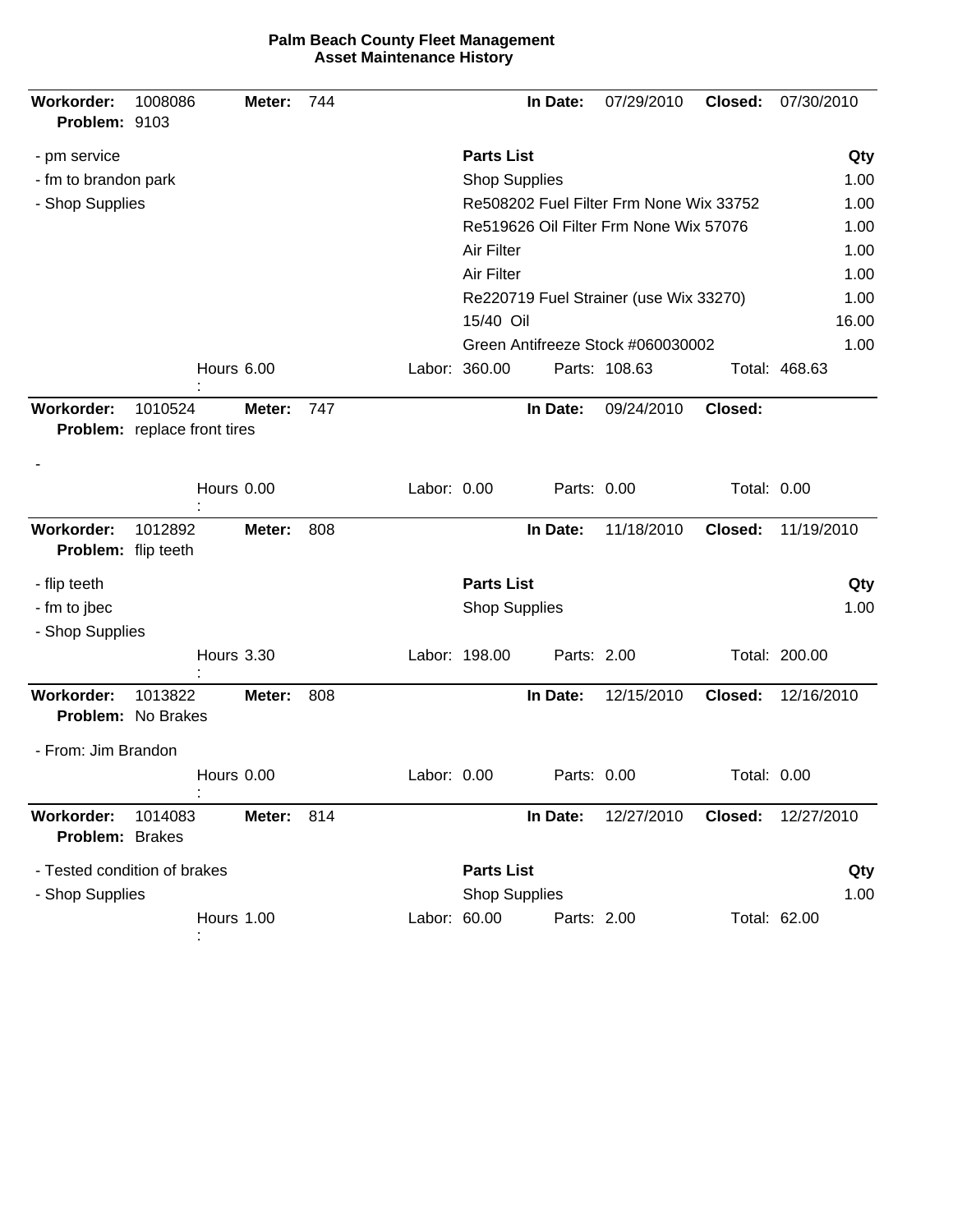| Workorder:<br>Problem: hyd cyl.   | 1014189                                           | Meter:              | 823 |             |                                   | In Date:             | 12/30/2010                                 | Closed:            | 02/04/2011      |
|-----------------------------------|---------------------------------------------------|---------------------|-----|-------------|-----------------------------------|----------------------|--------------------------------------------|--------------------|-----------------|
| - replace hyd. cylinder           |                                                   |                     |     |             | <b>Parts List</b>                 |                      |                                            |                    | Qty             |
| - fm to brandon park              |                                                   |                     |     |             | <b>Shop Supplies</b>              |                      |                                            |                    | 1.00            |
| - pm service                      |                                                   |                     |     |             |                                   |                      | Ca8737 Air Filter Lbf Laf4544 Wix 46562    |                    | 1.00            |
| - to everglade tractor            |                                                   |                     |     |             |                                   |                      | 6569 Inr Air Filter Frm Ca8297sy Wix 46569 |                    | 1.00            |
| - replace two hyd. quick couplers |                                                   |                     |     |             |                                   |                      | Re508202 Fuel Filter Frm None Wix 33752    |                    | 1.00            |
| - Shop Supplies                   |                                                   |                     |     |             |                                   |                      | Re220719 Fuel Strainer (use Wix 33270)     |                    | 1.00            |
|                                   |                                                   |                     |     |             |                                   |                      | Re519626 Oil Filter Frm None Wix 57076     |                    | 1.00            |
|                                   |                                                   |                     |     |             |                                   |                      | Re197065 Hyd Filter (john Deere)           |                    | 1.00            |
|                                   |                                                   |                     |     |             | 15/40 Oil                         |                      |                                            |                    | 16.00           |
|                                   |                                                   |                     |     |             |                                   |                      | Green Antifreeze Stock #060030002          |                    | 1.00            |
|                                   |                                                   |                     |     |             |                                   |                      | Ar94522 Hyd Coupler Male J/deere           |                    | 2.00            |
|                                   |                                                   |                     |     |             |                                   |                      | Re322903 Hyd Coupler Female J/deere        |                    | 2.00            |
|                                   |                                                   |                     |     |             |                                   | Top Kit Hyd Cylinder |                                            |                    | 1.00            |
|                                   |                                                   | <b>Hours 12.50</b>  |     |             | Labor: 750.00                     |                      | Parts: 896.49                              |                    | Total: 1,646.49 |
| <b>Workorder:</b>                 | 1100042<br>Problem: RETURN AFTER PM               | Meter:              | 814 |             |                                   | In Date:             | 12/28/2010                                 | Closed:            | 01/03/2011      |
| - From: Fleet He                  |                                                   | To: Brandon Equesta |     |             |                                   |                      |                                            |                    |                 |
|                                   |                                                   | Hours 0.00          |     | Labor: 0.00 |                                   | Parts: 0.00          |                                            | Total: 0.00        |                 |
| Workorder:                        | 1112353                                           | Meter:              | 953 |             |                                   | In Date:             | 11/18/2011                                 | Closed:            | 11/18/2011      |
|                                   | Problem: Transport for turn in Eqpt               |                     |     |             |                                   |                      |                                            |                    |                 |
| - From: Equestrian Center         |                                                   | To: Auction line    |     |             |                                   |                      |                                            |                    |                 |
|                                   |                                                   | Hours 0.00          |     | Labor: 0.00 |                                   | Parts: 0.00          |                                            | <b>Total: 0.00</b> |                 |
| Workorder:                        | 1112581<br><b>Problem:</b> Transition Prep Charge | Meter:              | 953 |             |                                   | In Date:             | 11/29/2011                                 | Closed:            | 11/29/2011      |
| - Transition Prep Charge          |                                                   |                     |     |             |                                   |                      |                                            |                    |                 |
|                                   |                                                   | Hours 2.00          |     |             | Labor: 120.00                     | Parts: 0.00          |                                            |                    | Total: 120.00   |
| Workorder:                        | 1200871<br>Problem: add hyd. oil                  | Meter:              | 979 |             |                                   | In Date:             | 01/27/2012                                 | Closed:            | 02/10/2012      |
| - add hyd. oil                    |                                                   |                     |     |             | <b>Parts List</b>                 |                      |                                            |                    | Qty             |
| - fm to brandon park              |                                                   |                     |     |             | <b>Shop Supplies</b>              |                      |                                            |                    | 1.00            |
| - Shop Supplies                   |                                                   |                     |     |             | Aw68 Hydro Fluid Hydraulic Oil 68 | 16.00                |                                            |                    |                 |
|                                   |                                                   | Hours 2.00          |     |             | Labor: 120.00                     |                      | Parts: 36.60                               |                    | Total: 156.60   |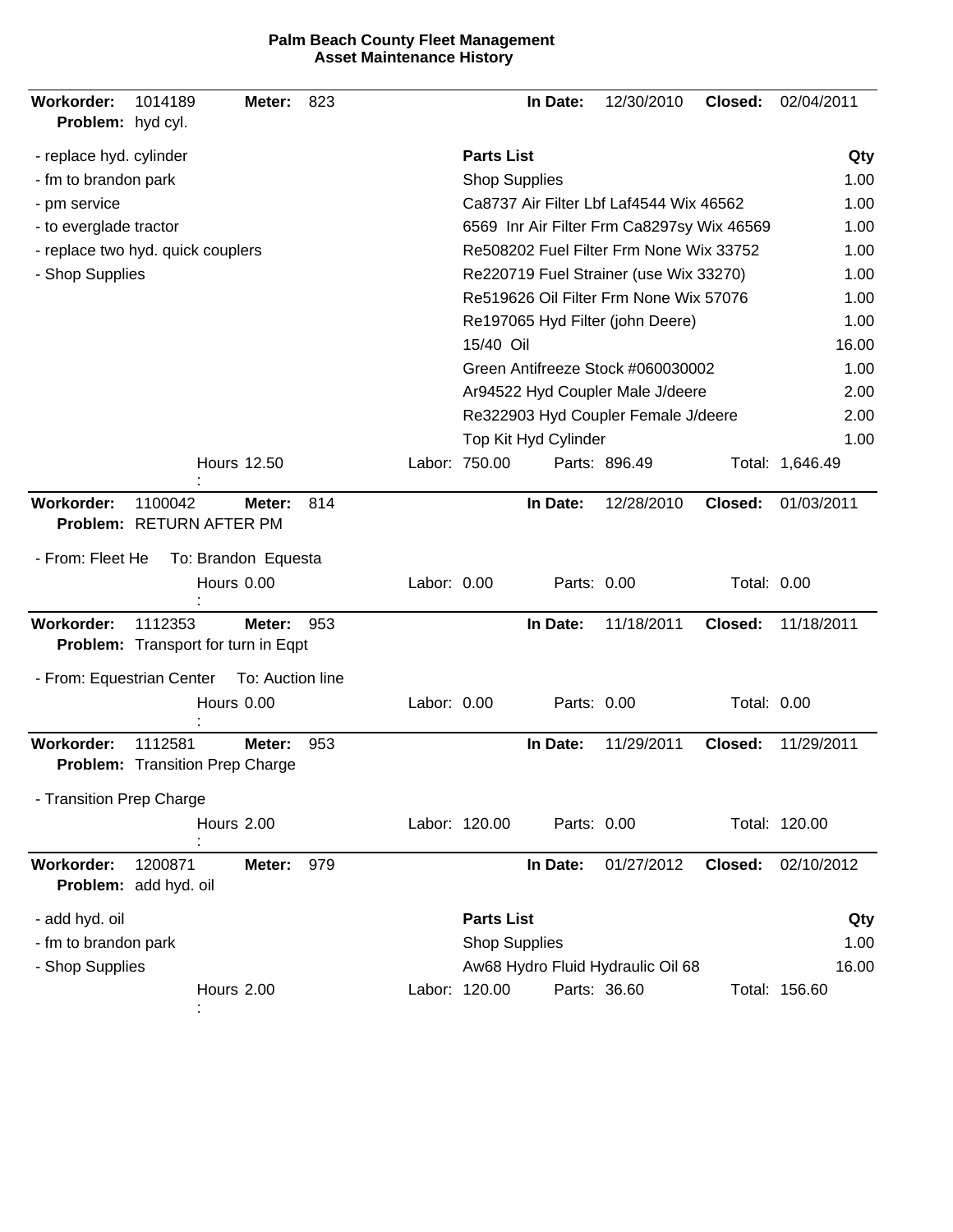| Workorder:<br><b>Problem:</b> replace front tires                   | 1202535 |            | Meter:             | 980                                            |             |                      | In Date:              | 03/14/2012                                 | Closed:     | 05/01/2012      |      |
|---------------------------------------------------------------------|---------|------------|--------------------|------------------------------------------------|-------------|----------------------|-----------------------|--------------------------------------------|-------------|-----------------|------|
| - replace front tires boulevard                                     |         |            |                    |                                                |             | <b>Parts List</b>    |                       |                                            |             |                 | Qty  |
| - key                                                               |         |            |                    |                                                |             | <b>Shop Supplies</b> |                       |                                            | 1.00        |                 |      |
| - remove counter weights install loader frame kit                   |         |            |                    |                                                |             |                      |                       | Re183935 Ign Key J/d 5320, 6415, 6420      |             |                 | 1.00 |
| - install hyd. controls and grill                                   |         |            |                    |                                                |             |                      |                       |                                            |             |                 |      |
| - Shop Supplies                                                     |         |            |                    |                                                |             |                      |                       |                                            |             |                 |      |
|                                                                     |         |            | <b>Hours 22.00</b> |                                                |             | Labor: 1,320.0<br>0  |                       | Parts: 17.06                               |             | Total: 1,337.06 |      |
| <b>Workorder:</b>                                                   | 1202873 |            | Meter:             | 979<br>Problem: TRANSPORT BACK TO AUCTION LINE |             |                      | In Date:              | 03/08/2012                                 | Closed:     | 03/26/2012      |      |
| - Tow From: Equestrian-jim Brandon-horse Ranch                      |         |            |                    |                                                |             |                      |                       |                                            |             |                 |      |
|                                                                     |         | Hours 0.00 |                    |                                                | Labor: 0.00 |                      | Parts: 0.00           |                                            | Total: 0.00 |                 |      |
| <b>Workorder:</b><br>Problem: pm service                            | 1205671 |            | Meter:             | 1072                                           |             |                      | In Date:              | 06/14/2012                                 | Closed:     | 06/26/2012      |      |
| - pm service                                                        |         |            |                    |                                                |             | <b>Parts List</b>    |                       |                                            |             |                 | Qty  |
| - r&r loader frame                                                  |         |            |                    |                                                |             | <b>Shop Supplies</b> |                       |                                            |             |                 | 1.00 |
| - Shop Supplies                                                     |         |            |                    |                                                |             |                      |                       | Re519626 Oil Filter Frm None Wix 57076     |             |                 | 1.00 |
|                                                                     |         |            |                    |                                                |             |                      |                       | Ca8737 Air Filter Lbf Laf4544 Wix 46562    |             |                 | 1.00 |
|                                                                     |         |            |                    |                                                |             |                      |                       | 6569 Inr Air Filter Frm Ca8297sy Wix 46569 |             |                 | 1.00 |
|                                                                     |         |            |                    |                                                |             |                      |                       | Re508202 Fuel Filter Frm None Wix 33752    |             |                 | 1.00 |
|                                                                     |         |            |                    |                                                |             | 33270                |                       | 3270 Fuel Filter Gasoline/diesel 3/8" Wix  |             |                 | 1.00 |
|                                                                     |         |            |                    |                                                |             | 15/40 Oil            |                       |                                            |             | 12.00           |      |
|                                                                     |         | Hours 6.00 |                    |                                                |             | Labor: 360.00        |                       | Parts: 91.69                               |             | Total: 451.69   |      |
| <b>Workorder:</b><br><b>Problem:</b> pm service and mount fire ext. | 1212199 |            | Meter:             | 1096                                           |             |                      | In Date:              | 12/19/2012                                 | Closed:     | 12/21/2012      |      |
| - pm service                                                        |         |            |                    |                                                |             | <b>Parts List</b>    |                       |                                            |             |                 | Qty  |
| - install fire ext. and mount bracket                               |         |            |                    |                                                |             | 15-40 Oil            |                       |                                            |             | 16.00           |      |
| - Shop Supplies                                                     |         |            |                    |                                                |             | Oil Fil              |                       |                                            |             |                 | 1.00 |
|                                                                     |         |            |                    |                                                |             |                      | Used Firex Refurbed F |                                            |             |                 | 1.00 |
|                                                                     |         |            |                    |                                                |             |                      | Fuel Filter Re508202  |                                            |             |                 | 1.00 |
|                                                                     |         |            |                    |                                                |             | <b>Shop Supplies</b> |                       |                                            |             |                 | 1.00 |
|                                                                     |         | Hours 7.00 |                    |                                                |             | Labor: 420.00        |                       | Parts: 115.78                              |             | Total: 535.78   |      |
| <b>Workorder:</b><br>Problem: key                                   | 1300682 |            | Meter:             | 1096                                           |             |                      | In Date:              | 01/18/2013                                 | Closed:     | 01/23/2013      |      |
| - keys                                                              |         |            |                    |                                                |             | <b>Parts List</b>    |                       |                                            |             |                 | Qty  |
|                                                                     |         |            |                    |                                                |             |                      | Re183935 Ign Key J-d  |                                            |             |                 | 2.00 |
|                                                                     |         | Hours 0.00 |                    |                                                | Labor: 0.00 |                      |                       | Parts: 36.54                               |             | Total: 36.54    |      |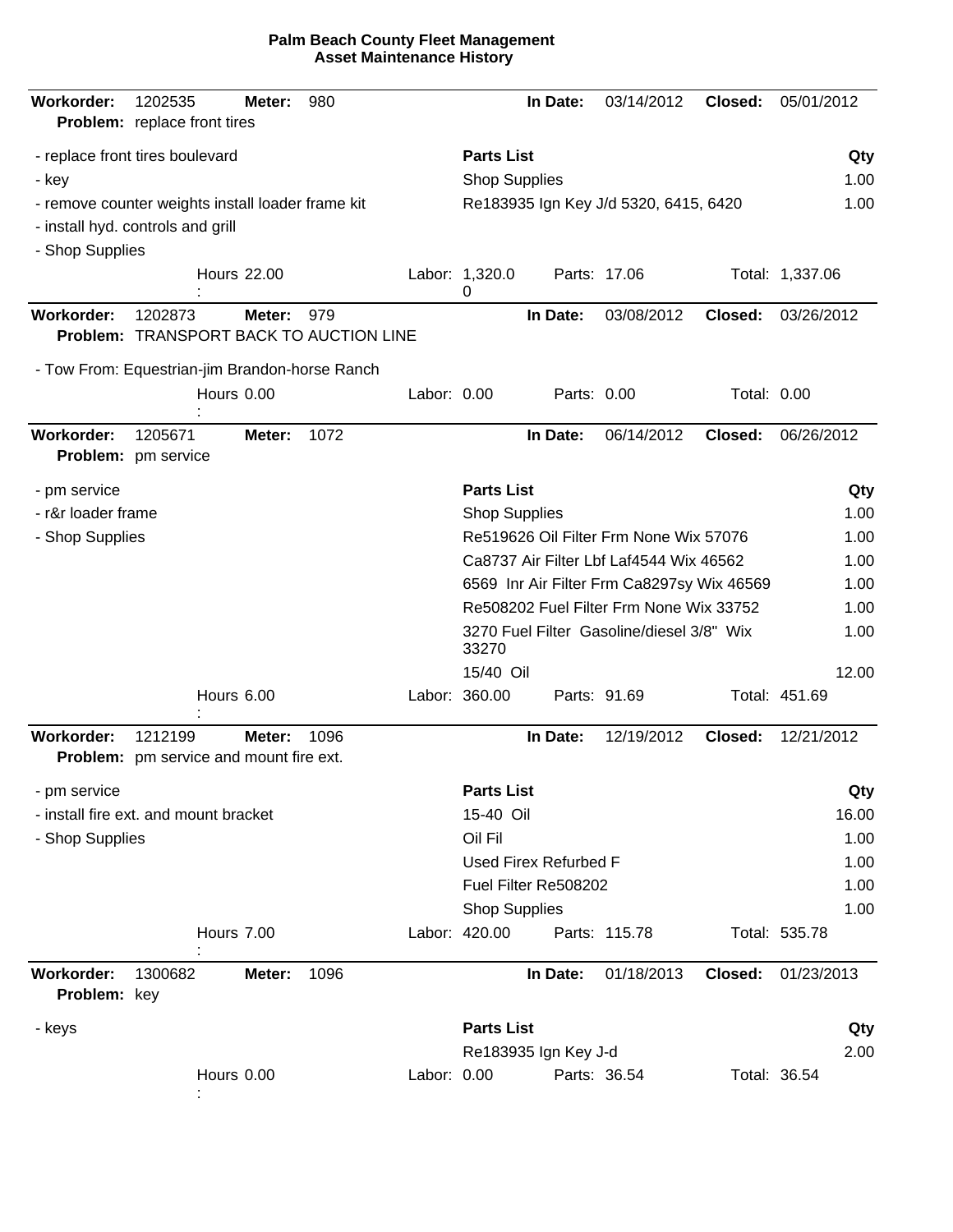| Workorder:                  | 1301090<br>Problem: replace missing fuel cap           | Meter: | 1096 |             |                   | In Date:                 | 01/30/2013    | Closed:     | 02/01/2013    |
|-----------------------------|--------------------------------------------------------|--------|------|-------------|-------------------|--------------------------|---------------|-------------|---------------|
| - fuel cap                  |                                                        |        |      |             | <b>Parts List</b> |                          |               |             | Qty           |
|                             |                                                        |        |      |             |                   | Al113086 Fuel Cap Joh    |               |             | 1.00          |
|                             | Hours 0.00                                             |        |      | Labor: 0.00 |                   |                          | Parts: 38.37  |             | Total: 38.37  |
| <b>Workorder:</b>           | 1303254<br>Problem: tire mount                         | Meter: | 1096 |             |                   | In Date:                 | 04/03/2013    | Closed:     | 04/05/2013    |
| - tire mount                |                                                        |        |      |             |                   |                          |               |             |               |
|                             | Hours 0.00                                             |        |      | Labor: 0.00 |                   | Parts: 0.00              |               | Total: 0.00 |               |
| Workorder:<br>Problem: tire | 1303255                                                | Meter: | 1096 |             |                   | In Date:                 | 04/03/2013    | Closed:     | 04/05/2013    |
| - tire                      |                                                        |        |      |             | <b>Parts List</b> |                          |               |             | Qty           |
| - Shop Supplies             |                                                        |        |      |             |                   | 8.3x24 Fstone Tire       |               |             | 1.00          |
|                             |                                                        |        |      |             |                   | <b>Shop Supplies</b>     |               |             | 1.00          |
|                             |                                                        |        |      |             |                   | <b>Tire Disposal Fee</b> |               |             | 1.00          |
|                             | Hours 0.00                                             |        |      | Labor: 0.00 |                   |                          | Parts: 484.60 |             | Total: 484.60 |
| Workorder:                  | 1305864<br>Problem: pm service and noise in mower area | Meter: | 1168 |             |                   | In Date:                 | 06/12/2013    | Closed:     | 06/24/2013    |
| $- P.m.$                    |                                                        |        |      |             | <b>Parts List</b> |                          |               |             | Qty           |
|                             | - Repair mower and sharpen blades                      |        |      |             | 15-40 Oil         |                          |               |             | 12.00         |
| - R&r Mirror                |                                                        |        |      |             | Oil Fil           |                          |               |             | 1.00          |
| - Shop Supplies             |                                                        |        |      |             |                   | Napagold Air Filter      |               |             | 1.00          |
|                             |                                                        |        |      |             |                   | Napagold Air Filter      |               |             | 1.00          |
|                             |                                                        |        |      |             |                   | Napagold Fuel Filter     |               |             | 1.00          |
|                             |                                                        |        |      |             |                   | Napagold Fuel Filter     |               |             | 1.00          |
|                             |                                                        |        |      |             | Mirror Peg1       |                          |               |             | 1.00          |
|                             |                                                        |        |      |             |                   | <b>Shop Supplies</b>     |               |             | 1.00          |
|                             | Hours 9.00                                             |        |      |             | Labor: 540.00     |                          | Parts: 120.16 |             | Total: 660.16 |
| Workorder:<br>Problem: P.M. | 1401708                                                | Meter: | 1176 |             |                   | In Date:                 | 02/21/2014    | Closed:     | 03/13/2014    |
| - pm                        |                                                        |        |      |             | <b>Parts List</b> |                          |               |             | Qty           |
| - sharpen blades            |                                                        |        |      |             | 15-40 Oil         |                          |               |             | 12.00         |
| - Shop Supplies             |                                                        |        |      |             | Oil Fil           |                          |               |             | 1.00          |
|                             |                                                        |        |      |             |                   | Napagold Fuel Filter     |               |             | 1.00          |
|                             |                                                        |        |      |             |                   | Napagold Fuel Filter     |               |             | 1.00          |
|                             |                                                        |        |      |             |                   | Used Fire X Refurbished  |               |             | 1.00          |
|                             |                                                        |        |      |             |                   | Aw68 Hydro Fluid Hydr    |               |             | 5.00          |
|                             |                                                        |        |      |             |                   | <b>Shop Supplies</b>     |               |             | 1.00          |
|                             | Hours 8.00                                             |        |      |             | Labor: 480.00     |                          | Parts: 89.99  |             | Total: 569.99 |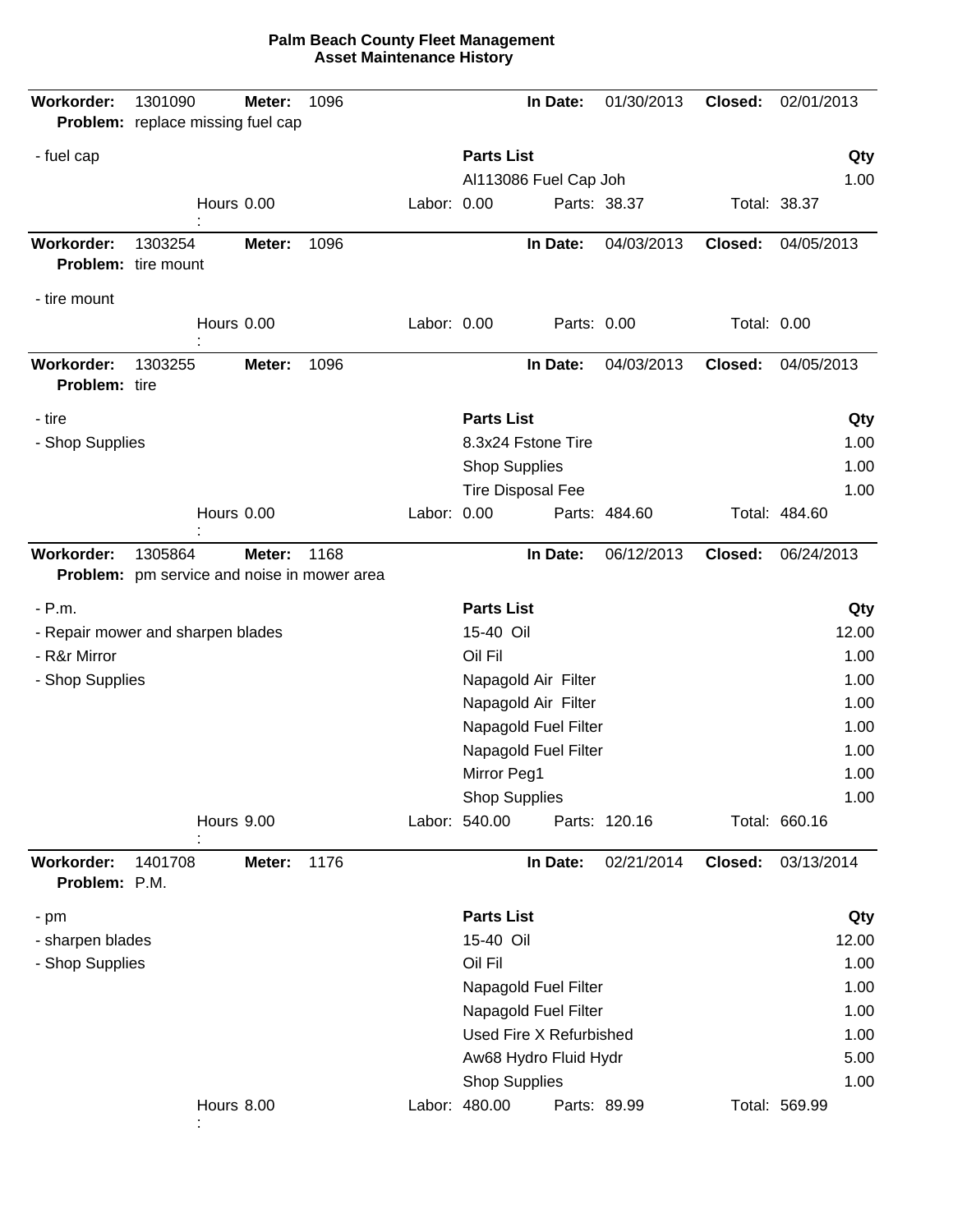|  | <b>Palm Beach County Fleet Management</b> |
|--|-------------------------------------------|
|  | <b>Asset Maintenance History</b>          |

| Workorder:                             | 1402633<br>Problem: PTO U- Joint                           | Meter:             | 1181 |                       | In Date:                | 03/18/2014      | Closed: | 04/08/2014      |
|----------------------------------------|------------------------------------------------------------|--------------------|------|-----------------------|-------------------------|-----------------|---------|-----------------|
|                                        | - R&r Pto Drive Shaft and Clutch Cover Box                 |                    |      | <b>Parts List</b>     |                         |                 |         | Qty             |
| - Test                                 |                                                            |                    |      | <b>Driveline</b>      |                         |                 |         | 1.00            |
| - Shop Supplies                        |                                                            |                    |      | <b>Shop Supplies</b>  |                         |                 |         | 1.00            |
|                                        |                                                            | <b>Hours 3.50</b>  |      | Labor: 210.00         |                         | Parts: 1,250.05 |         | Total: 1,460.05 |
| <b>Workorder:</b><br>Problem: pm/hitch | 1408811                                                    | Meter:             | 1205 |                       | In Date:                | 09/02/2014      | Closed: | 10/31/2014      |
| - pm                                   |                                                            |                    |      | <b>Parts List</b>     |                         |                 |         | Qty             |
| - replace serpentine belt              |                                                            |                    |      | 15-40 Oil             |                         |                 |         | 12.00           |
|                                        | - R&r battery and fabricate new hold down                  |                    |      | Oil Fil               |                         |                 |         | 1.00            |
|                                        | - replace 2 blades. weld 2 teeth. replace hydraulic lines. |                    |      |                       | Napagold Fuel Filter    |                 |         | 1.00            |
| replace tilt cylinder                  |                                                            |                    |      |                       | Napagold Fuel Filter    |                 |         | 1.00            |
| - replace turn signal switch           |                                                            |                    |      |                       | Napagold Air Filter     |                 |         | 1.00            |
|                                        | - replace left and right hand rails                        |                    |      |                       | Napagold Air Filter     |                 |         | 1.00            |
| - Shop Supplies                        |                                                            |                    |      |                       | 5068 Pentrating Oil     |                 |         | 1.00            |
|                                        |                                                            |                    |      | <b>Brake Cleaner</b>  |                         |                 |         | 2.00            |
|                                        |                                                            |                    |      | <b>Check Valve</b>    |                         |                 |         | 1.00            |
|                                        |                                                            |                    |      | Serpentine Belt       |                         |                 |         | 1.00            |
|                                        |                                                            |                    |      | <b>Battery</b>        |                         |                 |         | 1.00            |
|                                        |                                                            |                    |      | <b>Bat Bolt</b>       |                         |                 |         | 1.00            |
|                                        |                                                            |                    |      |                       | Al35179 Switch Direct   |                 |         | 1.00            |
|                                        |                                                            |                    |      | Handrail              |                         |                 |         | 1.00            |
|                                        |                                                            |                    |      | Handrail              |                         |                 |         | 1.00            |
|                                        |                                                            |                    |      | Turnbuckle            |                         |                 |         | 1.00            |
|                                        |                                                            |                    |      | <b>Nut</b>            |                         |                 |         | 19.00           |
|                                        |                                                            |                    |      |                       | Used Fire X Refurbished |                 |         | 1.00            |
|                                        |                                                            |                    |      | Cylinder              |                         |                 |         | 1.00            |
|                                        |                                                            |                    |      | Plow Bolt             |                         |                 |         | 18.00           |
|                                        |                                                            |                    |      | Shank Keeper          |                         |                 |         | 2.00            |
|                                        |                                                            |                    |      | Shank Assembly        |                         |                 |         | 2.00            |
|                                        |                                                            |                    |      | Scarifierpoint        |                         |                 |         | 2.00            |
|                                        |                                                            |                    |      | Lynch Pin             |                         |                 |         | 2.00            |
|                                        |                                                            |                    |      | Center Link           |                         |                 |         | 1.00            |
|                                        |                                                            |                    |      | Top Cylinder Pin      |                         |                 |         | 1.00            |
|                                        |                                                            |                    |      | Quick Lock            |                         |                 |         | 1.00            |
|                                        |                                                            |                    |      | Hyd Hose              |                         |                 |         | 138.00          |
|                                        |                                                            |                    |      | <b>Hose Fitting</b>   |                         |                 |         | 4.00            |
|                                        |                                                            |                    |      | <b>Shop Supplies</b>  |                         |                 |         | 1.00            |
|                                        |                                                            |                    |      | <b>Freight Charge</b> |                         |                 |         | 1.00            |
|                                        |                                                            |                    |      | <b>Freight Charge</b> |                         |                 |         | 1.00            |
|                                        |                                                            |                    |      | Freight Charge        |                         |                 |         | 1.00            |
|                                        |                                                            | <b>Hours 18.50</b> |      | Labor: 1,110.0<br>0   |                         | Parts: 2,573.73 |         | Total: 3,683.73 |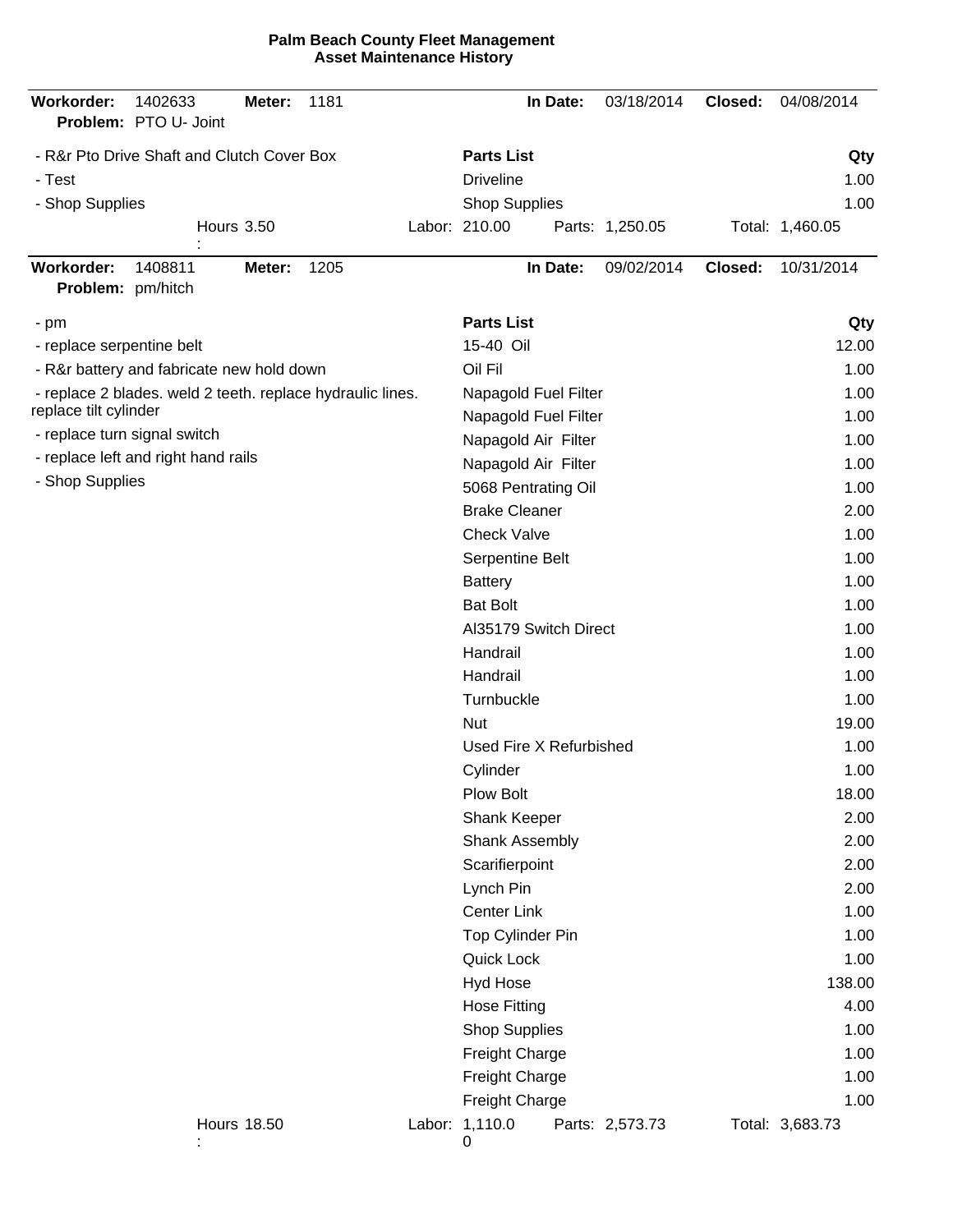| Workorder:<br>Problem: flat repair     | 1502754                                | Meter:             | 1205 |             |                                       | In Date:                | 03/17/2015    | Closed:            | 03/18/2015    |
|----------------------------------------|----------------------------------------|--------------------|------|-------------|---------------------------------------|-------------------------|---------------|--------------------|---------------|
| - flat repair                          |                                        |                    |      |             |                                       |                         |               |                    |               |
|                                        |                                        | Hours 0.00         |      | Labor: 0.00 |                                       | Parts: 0.00             |               | <b>Total: 0.00</b> |               |
| <b>Workorder:</b><br>Problem: PM       | 1504386                                | Meter:             | 1205 |             |                                       | In Date:                | 04/29/2015    | Closed:            | 05/11/2015    |
| $-pm$                                  |                                        |                    |      |             | <b>Parts List</b>                     |                         |               |                    | Qty           |
|                                        | - stobe lights. make brackets          |                    |      |             | 15-40 Oil                             |                         |               |                    | 12.00         |
| - replace mirror                       |                                        |                    |      |             | Oil Fil                               |                         |               |                    | 1.00          |
|                                        | - repair 3 point hitch. base was loose |                    |      |             |                                       | Napagold Fuel Filter    |               |                    | 1.00          |
| - Shop Supplies                        |                                        |                    |      |             |                                       | Napagold Fuel Filter    |               |                    | 1.00          |
|                                        |                                        |                    |      |             |                                       | Napagold Air Filter     |               |                    | 1.00          |
|                                        |                                        |                    |      |             |                                       | Napagold Air Filter     |               |                    | 1.00          |
|                                        |                                        |                    |      |             |                                       | Used Fire X Refurbished |               |                    | 1.00          |
|                                        |                                        |                    |      |             | <b>Strobe</b>                         |                         |               |                    | 1.00          |
|                                        |                                        |                    |      |             |                                       | 8-1 2 Round Mirror      |               |                    | 1.00          |
|                                        |                                        |                    |      |             |                                       | <b>Electrical Tape</b>  |               |                    | 1.00          |
|                                        |                                        |                    |      |             |                                       | Napa Gear 80w-90 Qt     |               |                    | 2.00          |
|                                        |                                        |                    |      |             | <b>Shop Supplies</b><br>Labor: 720.00 |                         | Parts: 264.05 |                    | 1.00          |
|                                        |                                        | <b>Hours 12.00</b> |      |             |                                       |                         |               |                    | Total: 984.05 |
| <b>Workorder:</b><br>Problem: PM       | 1511790                                | Meter:             | 1343 |             |                                       | In Date:                | 11/18/2015    | Closed:            | 11/30/2015    |
| $-pm$                                  |                                        |                    |      |             | <b>Parts List</b>                     |                         |               |                    | Qty           |
| - service hyd system                   |                                        |                    |      |             | 15-40 Oil                             |                         |               |                    | 12.00         |
| - test run                             |                                        |                    |      |             | Oil Fil                               |                         |               |                    | 1.00          |
| - Shop Supplies                        |                                        |                    |      |             |                                       | Napagold Fuel Filter    |               |                    | 1.00          |
|                                        |                                        |                    |      |             |                                       | Napagold Fuel Filter    |               |                    | 1.00          |
|                                        |                                        |                    |      |             |                                       | Napagold Air Filter     |               |                    | 1.00          |
|                                        |                                        |                    |      |             |                                       | Napagold Air Filter     |               |                    | 1.00          |
|                                        |                                        |                    |      |             |                                       | Re197065 Hyd Filter J   |               |                    | 1.00          |
|                                        |                                        |                    |      |             |                                       | Aw68 Hydro Fluid Hydr   |               |                    | 5.00          |
|                                        |                                        |                    |      |             | <b>Shop Supplies</b>                  |                         |               |                    | 1.00          |
|                                        |                                        | <b>Hours 7.50</b>  |      |             | Labor: 450.00                         |                         | Parts: 208.39 |                    | Total: 658.39 |
| <b>Workorder:</b><br>Problem: Deck Pin | 1512454                                | Meter:             | 1343 |             |                                       | In Date:                | 12/09/2015    | Closed:            | 01/21/2016    |
| - Deck Pin                             |                                        |                    |      |             | <b>Parts List</b>                     |                         |               |                    | Qty           |
| - Shop Supplies                        |                                        |                    |      |             | Pin Pivo                              |                         |               |                    | 1.00          |
|                                        |                                        |                    |      |             | <b>Shop Supplies</b>                  |                         |               |                    | 1.00          |
|                                        |                                        | Hours 0.00         |      | Labor: 0.00 |                                       |                         | Parts: 61.66  |                    | Total: 61.66  |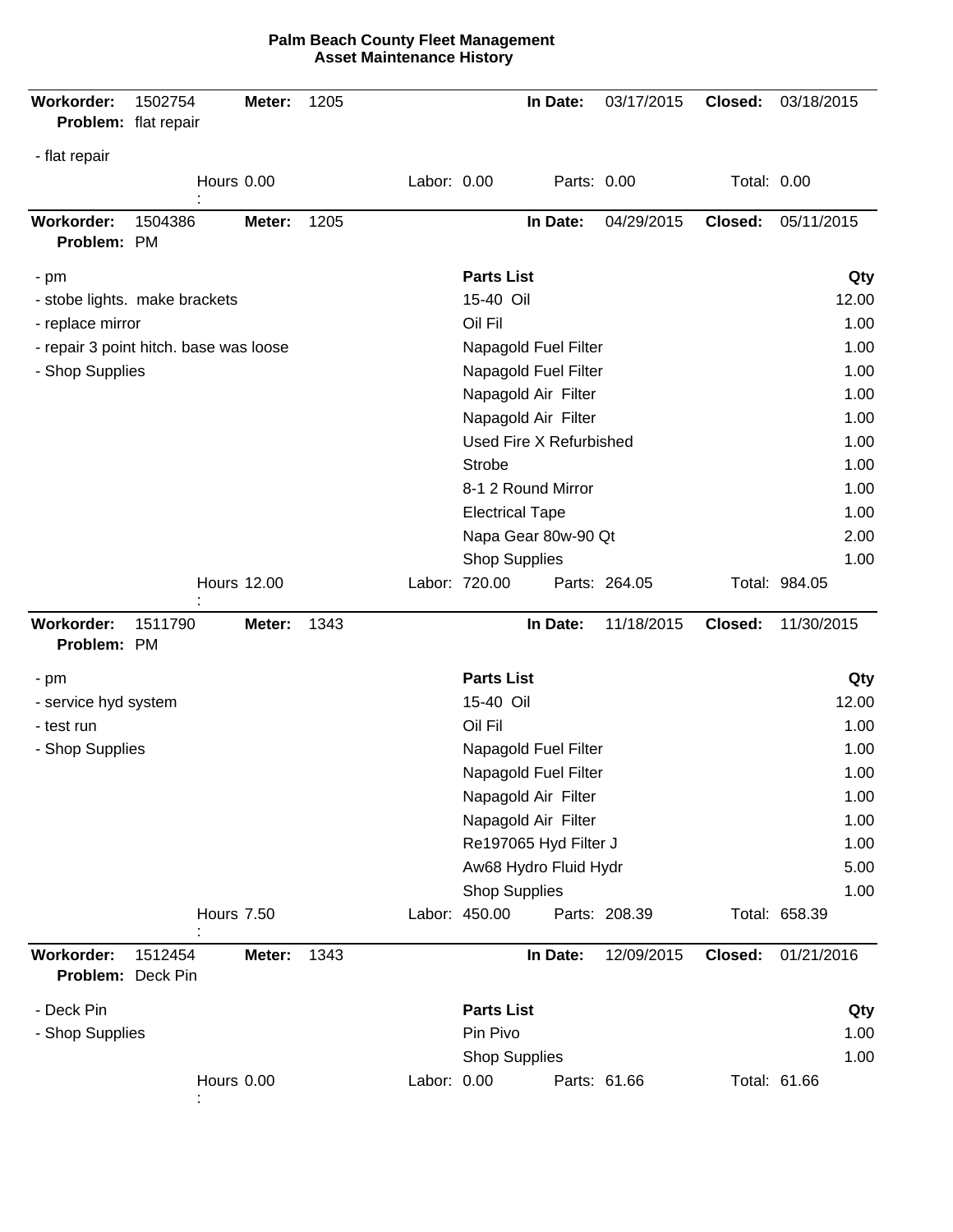| Workorder:<br>Problem: tire        | 1600057 |                   | Meter: | 1343 |                                            |                      | In Date:                 | 01/04/2016    | Closed:     | 01/05/2016    |
|------------------------------------|---------|-------------------|--------|------|--------------------------------------------|----------------------|--------------------------|---------------|-------------|---------------|
| - tire                             |         | Hours 0.00        |        |      | Labor: 0.00                                |                      | Parts: 0.00              |               | Total: 0.00 |               |
|                                    |         |                   |        |      |                                            |                      |                          |               |             |               |
| <b>Workorder:</b><br>Problem: tire | 1602445 |                   | Meter: | 1343 |                                            |                      | In Date:                 | 03/07/2016    | Closed:     | 03/10/2016    |
| - Tire                             |         |                   |        |      |                                            | <b>Parts List</b>    |                          |               |             | Qty           |
| - Shop Supplies                    |         |                   |        |      |                                            | 8.3-24 Dura Turq     |                          | 1.00          |             |               |
|                                    |         |                   |        |      |                                            | <b>Shop Supplies</b> |                          |               |             | 1.00          |
|                                    |         |                   |        |      |                                            |                      | <b>Tire Disposal Fee</b> |               |             | 1.00          |
|                                    |         | Hours 0.00        |        |      | Labor: 0.00                                |                      |                          | Parts: 471.10 |             | Total: 471.10 |
| Workorder:<br>Problem: PM          | 1605707 |                   | Meter: | 1343 |                                            |                      | In Date:                 | 06/02/2016    | Closed:     | 06/22/2016    |
| - Pm                               |         |                   |        |      |                                            | <b>Parts List</b>    |                          |               |             | Qty           |
| - Shop Supplies                    |         |                   |        |      | 15-40 Oil                                  |                      |                          |               | 12.00       |               |
|                                    |         |                   |        |      |                                            | Oil Fil              |                          |               |             | 1.00          |
|                                    |         |                   |        |      |                                            |                      | Napagold Fuel Filter     |               |             | 1.00          |
|                                    |         |                   |        |      | Napagold Fuel Filter                       |                      |                          |               | 1.00        |               |
|                                    |         |                   |        |      |                                            | <b>Shop Supplies</b> |                          |               |             | 1.00          |
|                                    |         | <b>Hours 5.00</b> |        |      |                                            | Labor: 300.00        |                          | Parts: 65.74  |             | Total: 365.74 |
| Workorder:<br>Problem: PM          | 1613149 |                   | Meter: | 1366 |                                            |                      | In Date:                 | 12/29/2016    | Closed:     | 01/12/2017    |
| - Pm                               |         |                   |        |      |                                            | <b>Parts List</b>    |                          |               |             | Qty           |
| - Shop Supplies                    |         |                   |        |      | 15-40 Oil                                  |                      |                          |               | 12.00       |               |
|                                    |         |                   |        |      |                                            | Oil Fil              |                          |               |             | 1.00          |
|                                    |         |                   |        |      |                                            |                      | Napagold Fuel Filter     |               | 1.00        |               |
|                                    |         |                   |        |      |                                            |                      | Napagold Fuel Filter     |               | 1.00        |               |
|                                    |         |                   |        |      | Napagold Air Filter<br>Napagold Air Filter |                      |                          |               | 1.00        |               |
|                                    |         |                   |        |      |                                            |                      |                          |               | 1.00        |               |
|                                    |         |                   |        |      |                                            | <b>Shop Supplies</b> |                          |               | 1.00        |               |
|                                    |         | Hours 5.00        |        |      |                                            | Labor: 300.00        |                          | Parts: 99.31  |             | Total: 399.31 |